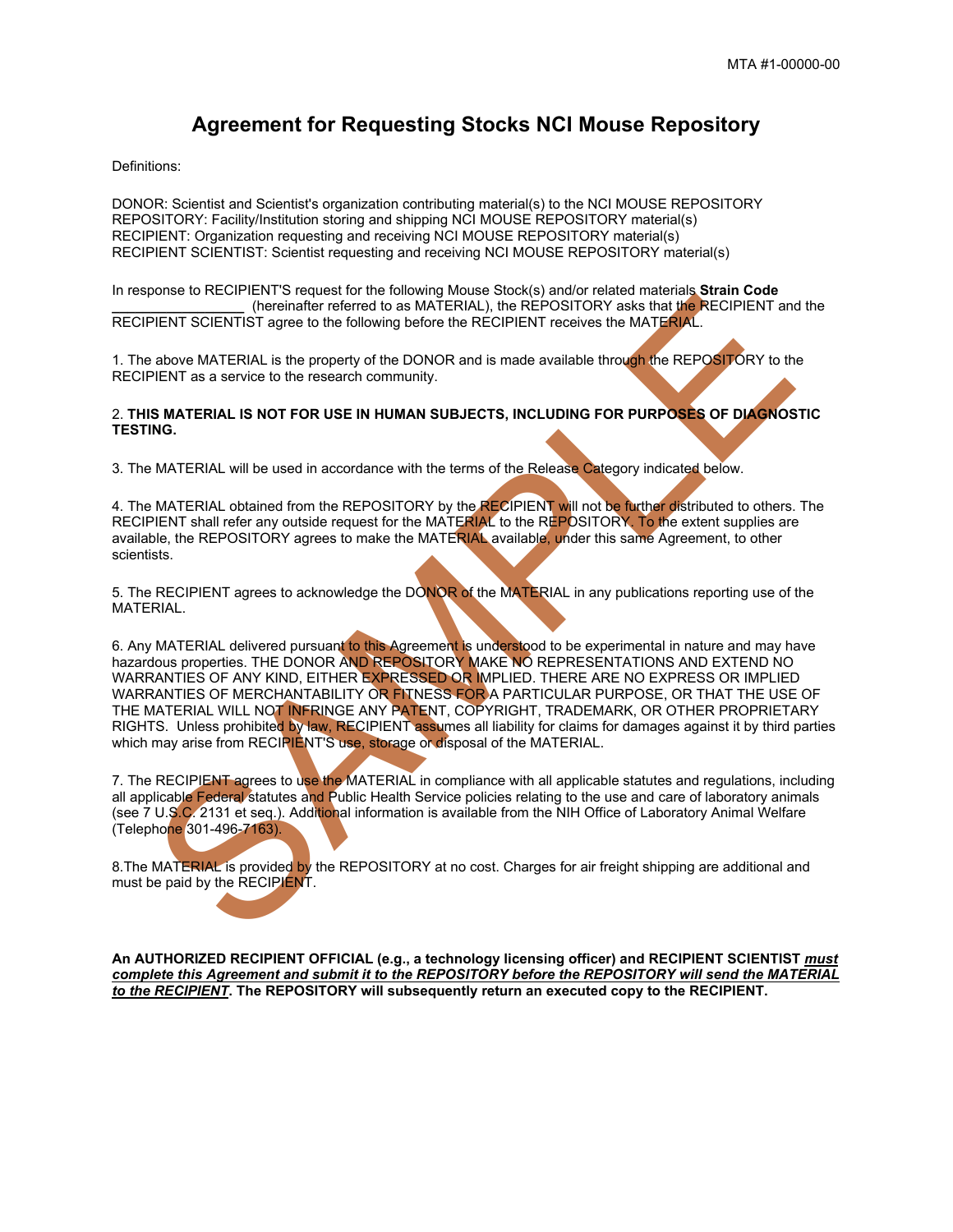#### **RECIPIENT SCIENTIST INFORMATION**

| Organization: |  |
|---------------|--|
| Scientist:    |  |
| Address:      |  |
| Telephone:    |  |
| Fax:          |  |

#### **AUTHORIZED RECIPIENT OFFICIAL INFORMATION**

| Name of Authorized Recipient Official:                                                                                                                                                                                                                                                                                                                                                                                                   |                                                                                     |                                                                                                                                                                                                                                                                                                                |
|------------------------------------------------------------------------------------------------------------------------------------------------------------------------------------------------------------------------------------------------------------------------------------------------------------------------------------------------------------------------------------------------------------------------------------------|-------------------------------------------------------------------------------------|----------------------------------------------------------------------------------------------------------------------------------------------------------------------------------------------------------------------------------------------------------------------------------------------------------------|
| Title of Authorized Recipient Official:                                                                                                                                                                                                                                                                                                                                                                                                  |                                                                                     |                                                                                                                                                                                                                                                                                                                |
| <b>DONOR INFORMATION</b>                                                                                                                                                                                                                                                                                                                                                                                                                 |                                                                                     |                                                                                                                                                                                                                                                                                                                |
| Donor Organization(s):                                                                                                                                                                                                                                                                                                                                                                                                                   |                                                                                     |                                                                                                                                                                                                                                                                                                                |
| Donor Scientist(s):                                                                                                                                                                                                                                                                                                                                                                                                                      |                                                                                     |                                                                                                                                                                                                                                                                                                                |
| Certification of Authorized Recipient Official: I agree that before the RECIPIENT uses the MATERIAL in a pro<br>offered for sale, in a commercial manufacturing process, including quality control procedures, or to provide a<br>commercial service, such use will be only according to the DONOR-assigned Release Categories:<br>*"[C]ommercial use of mouse stocks" shall mean, for example:<br>developed using donor's mouse stocks. | development of a directly related secondary product or service that can be sold; or | 1. use of the mouse stocks for commercial purposes, such as a product offered for sale; commercial<br>manufacture, distribution, or provision of services including quality control procedures; or for<br>2. commercial marketing by recipient or recipient's licensee of a directly related secondary product |
| Signature of Authorized Recipient Official                                                                                                                                                                                                                                                                                                                                                                                               |                                                                                     | Date                                                                                                                                                                                                                                                                                                           |
| Certification of Recipient Scientist: I have read and understood the conditions outlined in this Agreement and I<br>agree to abide by them in the receipt and use of the MATERIAL, including use of MATERIAL according to the                                                                                                                                                                                                            |                                                                                     |                                                                                                                                                                                                                                                                                                                |

- 1. use of the mouse stocks for commercial purposes, such as a product offered for sale; commercial manufacture, distribution, or provision of services including quality control procedures; or for development of a directly related secondary product or service that can be sold; or
	- 2. commercial marketing by recipient or recipient's licensee of a directly related secondary product developed using donor's mouse stocks.

**Certification of Recipient Scientist**: I have read and understood the conditions outlined in this Agreement and I agree to abide by them in the receipt and use of the MATERIAL, including use of MATERIAL according to the indicated Release Category(ies).

 $\Box$ 

Signature of Recipient Scientist **Date** Date